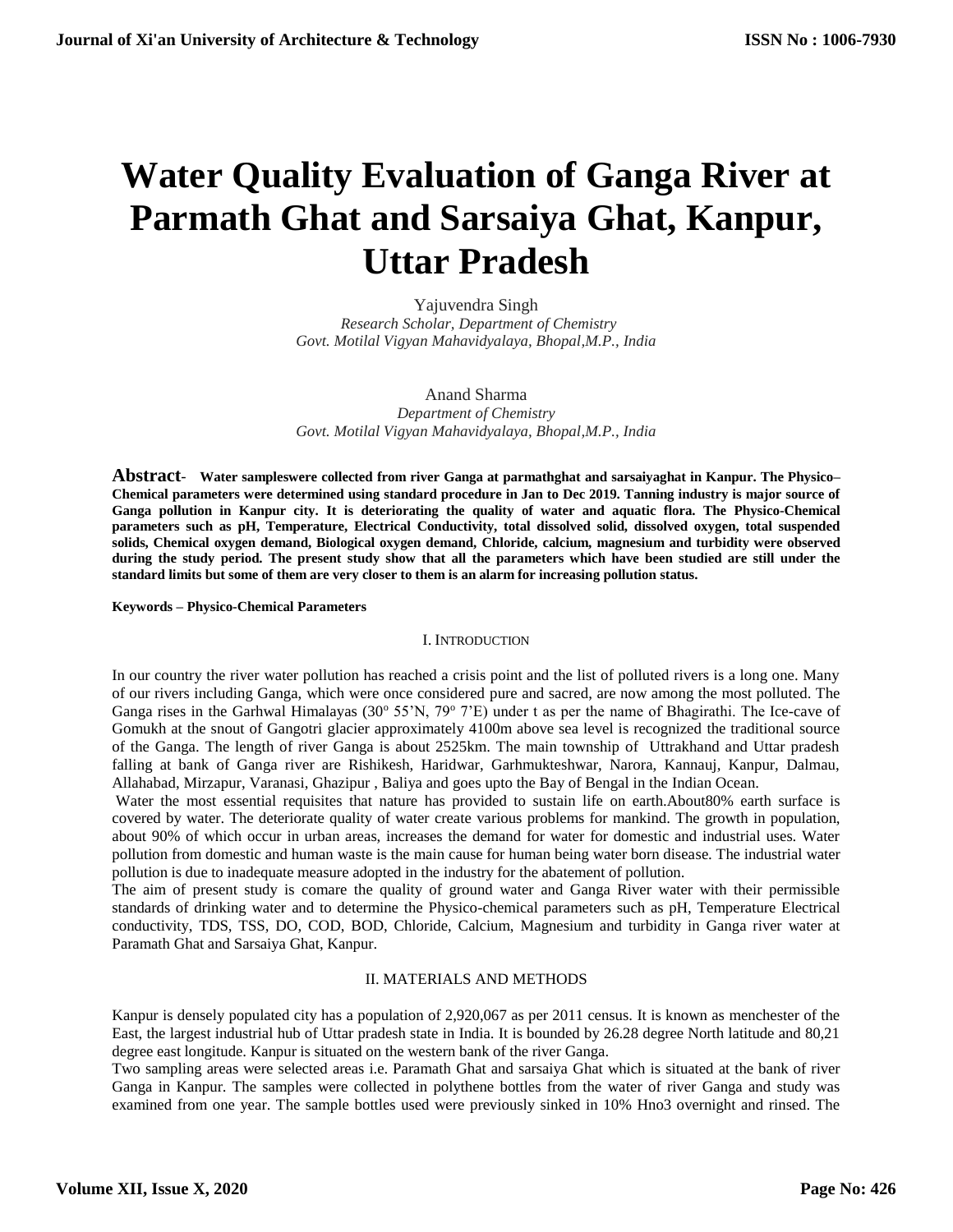collected unfiltered samples were acidified by adding 2ml of concentrated HNO<sub>3</sub> per liter of the sample for avoid precipitation of metals. The samples was determined using pH-meter with electronic glass electrode (Ll127 of Elico, India) and conductivity was measured by conductivity meter (systronics 304) .for analysis of metals Ca and Mg atomic absorption spectrophotometer is used. The obtained data were subject to statistical analysis to test.

# III. RESULTS AND DISCUSSION

The values of different parameters with respect to sampling stations (Sarsaiya Ghat & Paramath Ghat) are given in Table-1 and Table-2.

| <b>PARAMETER</b>   | <b>MONTH</b> |      |      |      |      |      |      |      |      |      |      |      |
|--------------------|--------------|------|------|------|------|------|------|------|------|------|------|------|
|                    | Jan.         | Feb. | Mar. | Apr. | May  | Jun. | Jul. | Aug. | Sep. | Oct. | Nov. | Dec. |
| pH                 | 8.8          | 8.6  | 8.4  | 8.1  | 8.5  | 8.4  | 8.9  | 8.6  | 8.3  | 8.8  | 8.7  | 8.8  |
| Temperature        | 16.2         | 18.4 | 23.3 | 32.1 | 35.2 | 35.9 | 28.1 | 22.7 | 23.8 | 18.9 | 18.6 | 18.1 |
| EC                 | 379          | 391  | 373  | 373  | 380  | 372  | 378  | 380  | 381  | 374  | 378  | 378  |
| Turbidity          | 4.2          | 4.6  | 13.1 | 6.2  | 7.4  | 11.2 | 8.9  | 9.1  | 7.5  | 5.7  | 4.7  | 4.4  |
| $TDS$ (mg/l)       | 134          | 136  | 136  | 134  | 133  | 137  | 134  | 137  | 139  | 139  | 135  | 135  |
| $TSS$ (mg/l)       | 11           | 13   | 14   | 10   | 12   | 14   | 14   | 13   | 13   | 10   | 11   | 11   |
| DO(mg/l)           | 6.9          | 6.4  | 6.0  | 6.3  | 5.6  | 5.9  | 6.2  | 6.7  | 6.5  | 6.3  | 6.6  | 6.8  |
| $COD$ (mg/l)       | 37           | 35   | 31   | 29   | 27   | 24   | 24   | 27   | 30   | 30   | 28   | 37   |
| $BOD$ (mg/l)       | 4.2          | 5.6  | 6.3  | 6.2  | 7.6  | 7.2  | 5.2  | 5.0  | 5.4  | 4.3  | 4.3  | 4.3  |
| Chloride (mg/l)    | 12           | 13   | 14   | 16   | 15   | 14   | 13   | 13   | 16   | 16   | 18   | 18   |
| Calcium $(mg/l)$   | 73           | 76   | 75   | 73   | 73   | 71   | 73   | 71   | 74   | 78   | 80   | 81   |
| Magnecium $(mg/l)$ | 24           | 22   | 26   | 22   | 24   | 25   | 22   | 30   | 27   | 29   | 17   | 27   |

## **Table-1 Physico-chemical characteristics in river Ganga at SarsaiyaGhat, Kanpur.**

|  |  | Table -2 Physico-chemical characteristics in river Ganga at ParamathGhat, Kanpur |
|--|--|----------------------------------------------------------------------------------|
|  |  |                                                                                  |

| <b>PARAMETER</b>   | <b>MONTH</b> |      |      |      |      |      |      |      |      |      |      |      |
|--------------------|--------------|------|------|------|------|------|------|------|------|------|------|------|
|                    | Jan.         | Feb. | Mar. | Apr. | May  | Jun. | Jul. | Aug. | Sep. | Oct. | Nov. | Dec. |
| pH                 | 9.2          | 9.1  | 9.0  | 8.5  | 8.3  | 8.3  | 8.3  | 9.1  | 8.7  | 8.5  | 8.8  | 8.8  |
| Temperature        | 17.0         | 18.5 | 22.8 | 30.1 | 34.5 | 35.2 | 27.3 | 22.9 | 23.8 | 18.1 | 18.5 | 18.1 |
| EC                 | 313          | 312  | 313  | 314  | 296  | 297  | 296  | 295  | 305  | 321  | 318  | 320  |
| Turbidity          | 7.5          | 7.4  | 7.4  | 7.5  | 7.8  | 8.1  | 8.0  | 8.2  | 8.0  | 7.2  | 7.1  | 7.2  |
| $TDS$ (mg/l)       | 136          | 135  | 135  | 134  | 135  | 134  | 138  | 137  | 138  | 135  | 135  | 136  |
| $TSS$ (mg/l)       | 13           | 13   | 12   | 14   | 14   | 11   | 13   | 11   | 12   | 12   | 11   | 11   |
| DO(mg/l)           | 7.1          | 6.8  | 6.2  | 6.4  | 5.0  | 5.1  | 5.56 | 6.1  | 5.9  | 6.7  | 7.1  | 7.3  |
| $COD$ (mg/l)       | 37           | 34   | 34   | 34   | 34   | 36   | 31   | 35   | 35   | 33   | 35   | 39   |
| $BOD$ (mg/l)       | 5.6          | 5.7  | 7.6  | 7.2  | 7.7  | 7.2  | 6.3  | 6.3  | 7.2  | 7.3  | 6.2  | 6.2  |
| Chloride (mg/l)    | 61           | 60   | 61   | 63   | 65   | 66   | 56   | 55   | 61   | 60   | 62   | 61   |
| Calcium $(mg/l)$   | 21           | 20   | 21   | 19   | 18   | 20   | 22   | 21   | 17   | 20   | 16   | 17   |
| Magnecium $(mg/l)$ | 12           | 11   | 12   | 11   | 12   | 17   | 18   | 16   | 15   | 12   | 11   | 12   |

The turbidity values of sample were 4.2 to 13.1. maximum values is 13.1 in march 2019 at Sarsaiya Ghat while minimum value is 4.2 in Jan 2019 at sarsaiya Ghat. The temperature of water was 16.2 to 35.9° C. maximum value is 35.9 in June 2019 at Sarsaiya Ghat while minimum value is 16.2 in Jan 2019 at Sarsaiya Ghat. The WHO(1992) did not recommended any definite temperature for drinking water. The pH value was 8.1 to 9.2. maximum value is 9.2 in Jan 2019 at Parmat Ghat while minimum value is 8.1 in Apr 2019 at Sarsaiya Ghat

The TDS were 133 to 139 mg/l. maximum values is 139 in sep,oct 2019 at SarsaiyaGhat while minimum value is 133 in may 2019 at sarsaiya Ghat as well as ParamathGhat which are under limits. The TSS were 10 to 14 mg/l. The